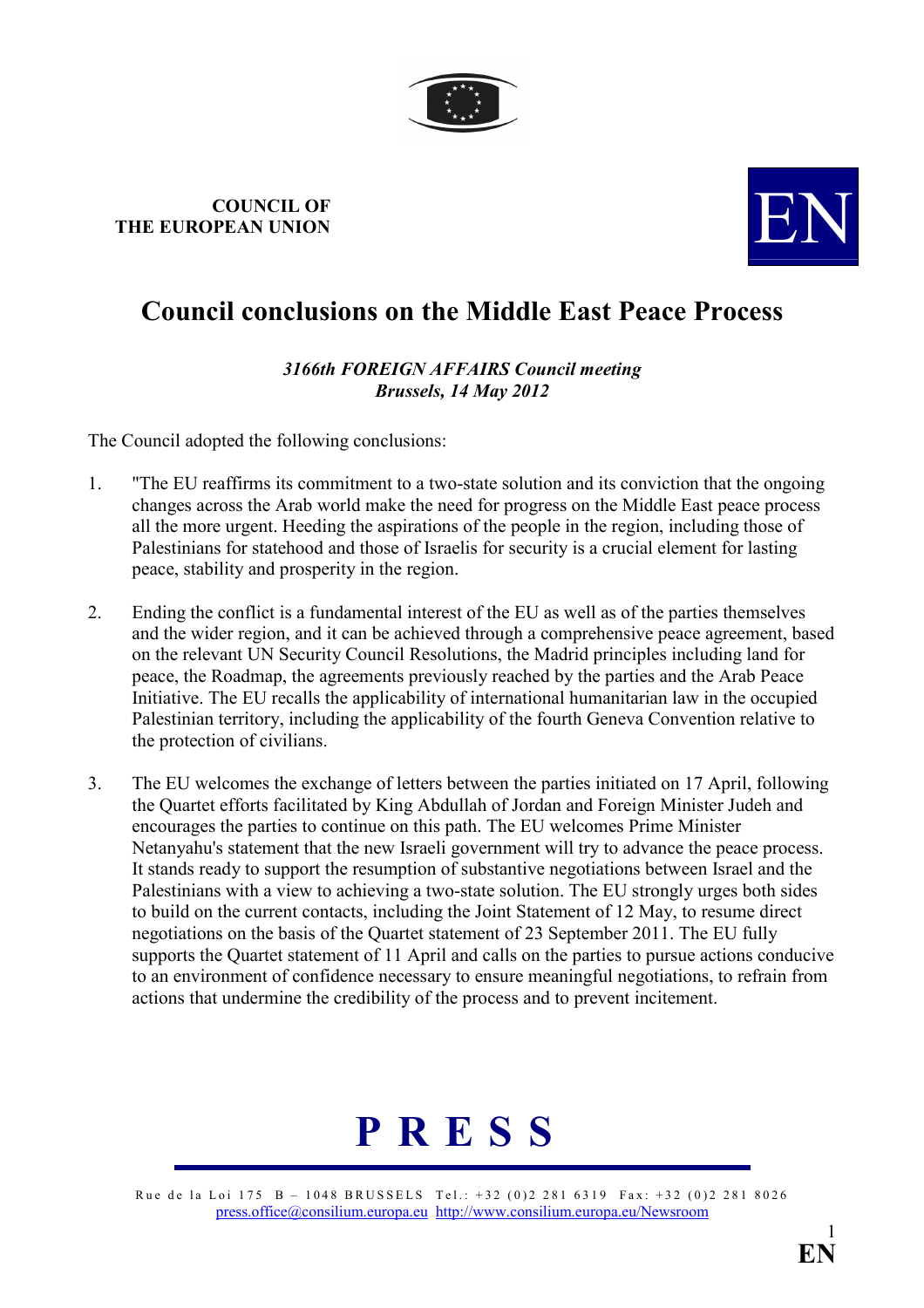- 4. The EU and its Member States reiterate their fundamental commitment to the security of Israel, including with regard to vital threats in the region. The EU is appalled by recurring rocket attacks from Gaza and condemns in the strongest terms violence deliberately targeting civilians. The EU reiterates its call on all partners in the region for the effective prevention of arms smuggling into Gaza.
- 5. The viability of a two-state-solution must be maintained. The EU expresses deep concern about developments on the ground which threaten to make a two-state solution impossible:
	- the marked acceleration of settlement construction following the end of the 2010 moratorium, the recent decision of the government of Israel regarding the status of some settlements outposts as well as the proposal to relocate settlers from Migron within the occupied Palestinian territory, while all outposts erected since March 2001 should be dismantled, according to the Roadmap.
	- in East-Jerusalem the ongoing evictions and house demolitions, changes to the residency status of Palestinians, the expansion of Givat Hamatos and Har Homa, and the prevention of peaceful Palestinian cultural, economic, social or political activities.
	- the worsening living conditions of the Palestinian population in Area C and serious limitations for the PA to promote the economic development of Palestinian communities in Area C, as well as plans of forced transfer of the Bedouin communities, in particular from the wider E1 area.
	- the risk of jeopardising the major achievements of the Palestinian Authority in statebuilding if the current financial difficulties are not addressed by a common effort of the PA, Israel and donors.
- 6. Concerning these developments, the EU reiterates its positions and determination to contribute to maintaining the viability of the two-state-solution in accordance with international law and its positions, including the conclusions of the EU Foreign Affairs Council in December 2009, December 2010 and May 2011:
	- Settlements remain illegal under international law, irrespective of recent decisions by the government of Israel. The EU reiterates that it will not recognise any changes to the pre-1967 borders including with regard to Jerusalem, other than those agreed by the parties. The EU and its Member States reaffirm their commitment to fully and effectively implement existing EU legislation and the bilateral arrangements applicable to settlement products. The Council underlines the importance of the work being carried out together with the Commission in this regard.
	- The EU reiterates that a way must be found through negotiations to resolve the status of Jerusalem as the future capital of two states. Until then, the EU calls for an equitable provision of resources and investment to the city's population. The EU calls for the reopening of Palestinian institutions in Jerusalem in accordance with the Roadmap.
	- Social and economic developments in Area C are of critical importance for the viability of a future Palestinian state, as Area C is its main land reserve. The EU calls upon Israel to meet its obligations regarding the living conditions of the Palestinian population in Area C, including by accelerated approval of Palestinian master plans, halting forced transfer of population and demolition of Palestinian housing and infrastructure, simplifying administrative procedures to obtain building permits, ensuring access to water and addressing humanitarian needs. The EU calls upon Israel to work together with the PA to allow more access and control of the PA over Area C. The EU will continue to provide financial assistance for Palestinian development in Area C and expects such investment to be protected for future use. The EU will engage with the Government of Israel to work out